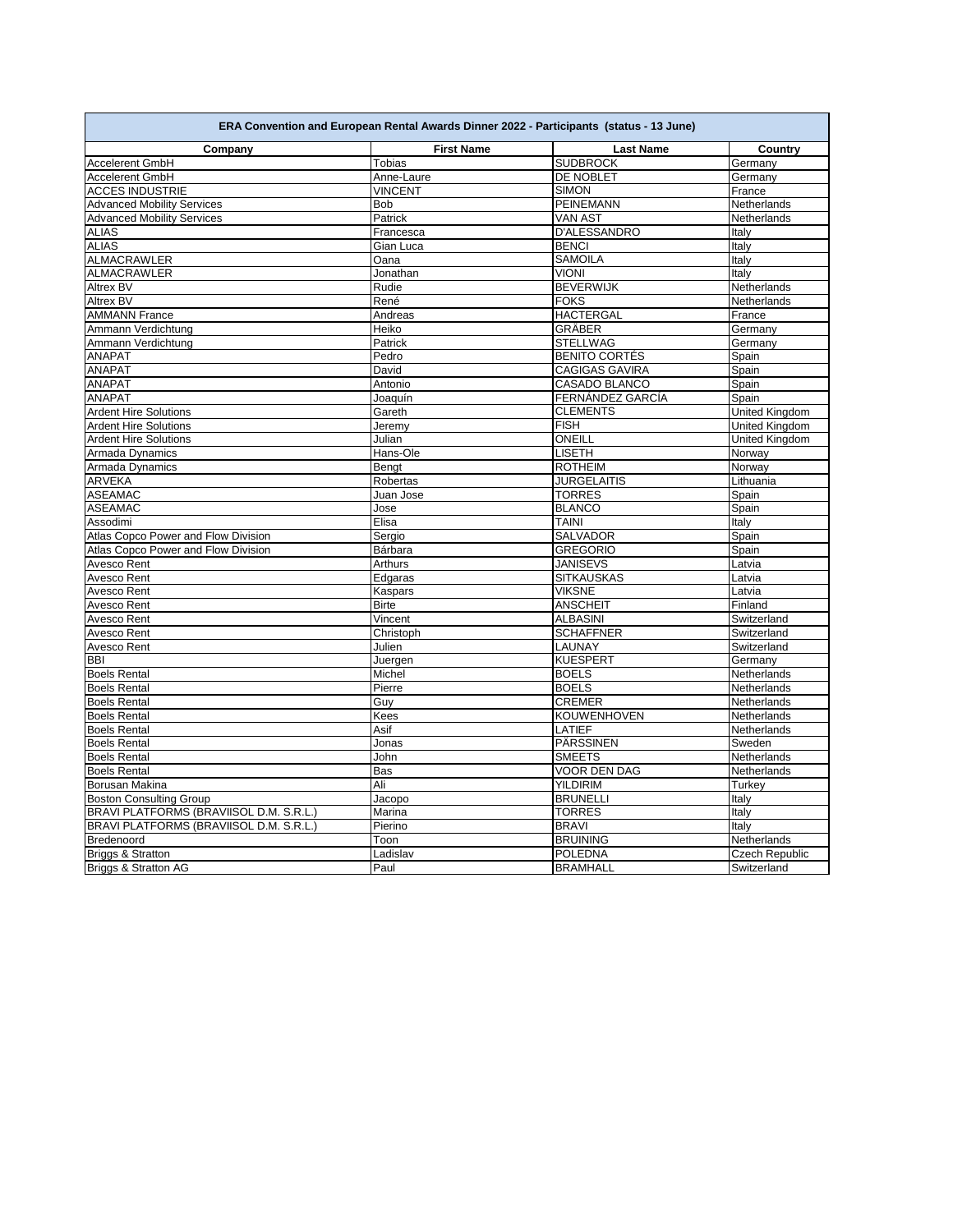| Briggs&Stratton                        | Johannes         | <b>BÖHLAU</b>        | Germany              |
|----------------------------------------|------------------|----------------------|----------------------|
| Caterpillar                            | Michael          | LILLJEQUIST          | Switzerland          |
| Caterpillar                            | Pierre-Alain     | <b>MASSON</b>        | Switzerland          |
| Caterpillar                            | Nicolas          | <b>GUIGON</b>        | Switzerland          |
| Caterpillar                            | Jeff             | <b>WHITE</b>         | Switzerland          |
| Caterpillar                            | Inna             | <b>LEIPOLT</b>       | Switzerland          |
| Caterpillar                            | Ghislain         | VANVUCHELEN          | Switzerland          |
| Caterpillar                            | Dan              | <b>FLYNN</b>         | <b>United States</b> |
| <b>CECE</b>                            | Riccardo         | <b>VIAGGI</b>        | Belgium              |
| <b>CGTE</b>                            | Luca             | DE MICHELIS          | Italy                |
| <b>CGTE</b>                            | Nicola           | <b>GRUDINA</b>       | Italy                |
| <b>CGTE</b>                            | Massimo          | ROSSI MOSSUTI        | Italy                |
| <b>CONTAINEX Container</b>             | Christophe       | <b>FAUCHER</b>       | Austria              |
| <b>CONTAINEX Container</b>             | Philipp          | <b>HOFBAUER</b>      | Austria              |
| <b>CONTAINEX Container</b>             | Wolfgang         | LANG                 | Austria              |
|                                        |                  | <b>SCHADEN</b>       |                      |
| <b>CONTAINEX Container</b>             | Markus           |                      | Austria              |
| <b>CONTAINEX Container</b>             | Alois            | SCHWARZGRUBER        | Austria              |
| <b>Continest Technologies</b>          | Péter            | LADÁNYI              | Hungary              |
| <b>Continest Technologies</b>          | Krisztian        | <b>DALLOS</b>        | Hungary              |
| <b>Continest Technologies</b>          | Alexandra        | <b>ATADI</b>         | Hungary              |
| Continest Technologies                 | Brandon          | <b>WESTON</b>        | United Kingdom       |
| <b>Continest Technologies</b>          | Rob              | VAN DEN BERG         | Hungary              |
| Cramo Group                            | Martin           | <b>HOLMGREN</b>      | Netherlands          |
| Cramo Group                            | Remo             | <b>HOLSMER</b>       | Netherlands          |
| Cramo Group                            | Pernilla         | <b>NILSSON</b>       | Netherlands          |
| Cramo Group                            | Klavs            | <b>OTISONS</b>       | Netherlands          |
| <b>CREDIT AGRICOLE CIB</b>             | Pietro           | <b>SIBILLE</b>       | France               |
| <b>DEIF</b>                            | Tom              | <b>LEENAERTS</b>     | Denmark              |
| <b>DEIF</b>                            | Caner            | <b>GULYESIL</b>      | Germany              |
| <b>DigiQuip</b>                        | Erik             | <b>SØRBY</b>         | Norway               |
| <b>DigiQuip</b>                        | Lars             | <b>SØRBY</b>         | Norway               |
| DigiQuip                               | Jan Helge        | <b>MAURTVEDT</b>     | Norway               |
| DigiQuip                               | Christian        | NORDSTROM            | Norway               |
| Dingli AWP Europe Trading              | Laurent          | <b>GUILLAUX</b>      | Netherlands          |
| Dinolift Oy                            | Karin            | <b>NARS</b>          | Finland              |
| Dinolift Ov                            | Minna            | <b>SALMI</b>         | Finland              |
| Dinolift Ov                            | Teemu            | RISTELÄ              | Finland              |
| Ditch Witch                            | John             | <b>ENGLISH</b>       | <b>United States</b> |
| Ditch Witch                            | Fernando         | <b>FERREIRA</b>      | <b>United States</b> |
| Ditch Witch                            |                  |                      |                      |
|                                        | Alex             | <b>GERASIMOVIC</b>   | <b>United States</b> |
| <b>DLR</b>                             | Patricia         | <b>CRESPIN</b>       | France               |
| <b>Ducker Carlisle</b>                 | Audrey           | COURANT              | France               |
| Ducker Carlisle                        | Korin            | HASEGAWA-JOHN        | <b>United States</b> |
| <b>ELA Container</b>                   | Steffen          | <b>KRÜGER</b>        | Germany              |
| <b>ELA Container</b>                   | Aileen           | <b>TIMMER</b>        | Germany              |
| <b>EPI Consulting</b>                  | David            | <b>RILEY</b>         | United Kingdom       |
| <b>EPI</b> Consulting                  | John             | <b>SPEARS</b>        | United Kingdom       |
| <b>Epiroc Construction Tools</b>       | Michael          | <b>MARKOWSKI</b>     | Germany              |
| Equippo AG                             | Michael          | <b>ROHMEDER</b>      | Switzerland          |
| ERA                                    | Tomas            | <b>BABICKY</b>       | Belgium              |
| <b>ERA</b>                             | Carole           | <b>BACHMANN</b>      | Belgium              |
| ERA                                    | Bénédicte        | <b>LAMBERT</b>       | Belgium              |
| <b>ERA</b>                             | Huw              | LONGTON              | Belaium              |
| <b>ERA</b>                             | Michel           | PETITJEAN            | France               |
| <b>ERA</b>                             | Marie-Hélène     | <b>TISSARCHONTOU</b> | Belgium              |
| EU Commission Representation in Latvia | Irena            | <b>SVILPE</b>        | Latvia               |
| <b>FIEC</b>                            | Domenico         | CAMPOGRANDE          | Belgium              |
| <b>FINANZAUTO</b>                      | Antonio          | DIAZ GIL             | Spain                |
| <b>FINANZAUTO</b>                      | Pierre Nicola    | <b>FOVINI</b>        | Spain                |
| <b>FINANZAUTO</b>                      | Felipe Fernandez | <b>URRUTIA MASSO</b> | Spain                |
| FIT-Global                             | Ernest           | DE WEERT             | Netherlands          |
|                                        |                  |                      |                      |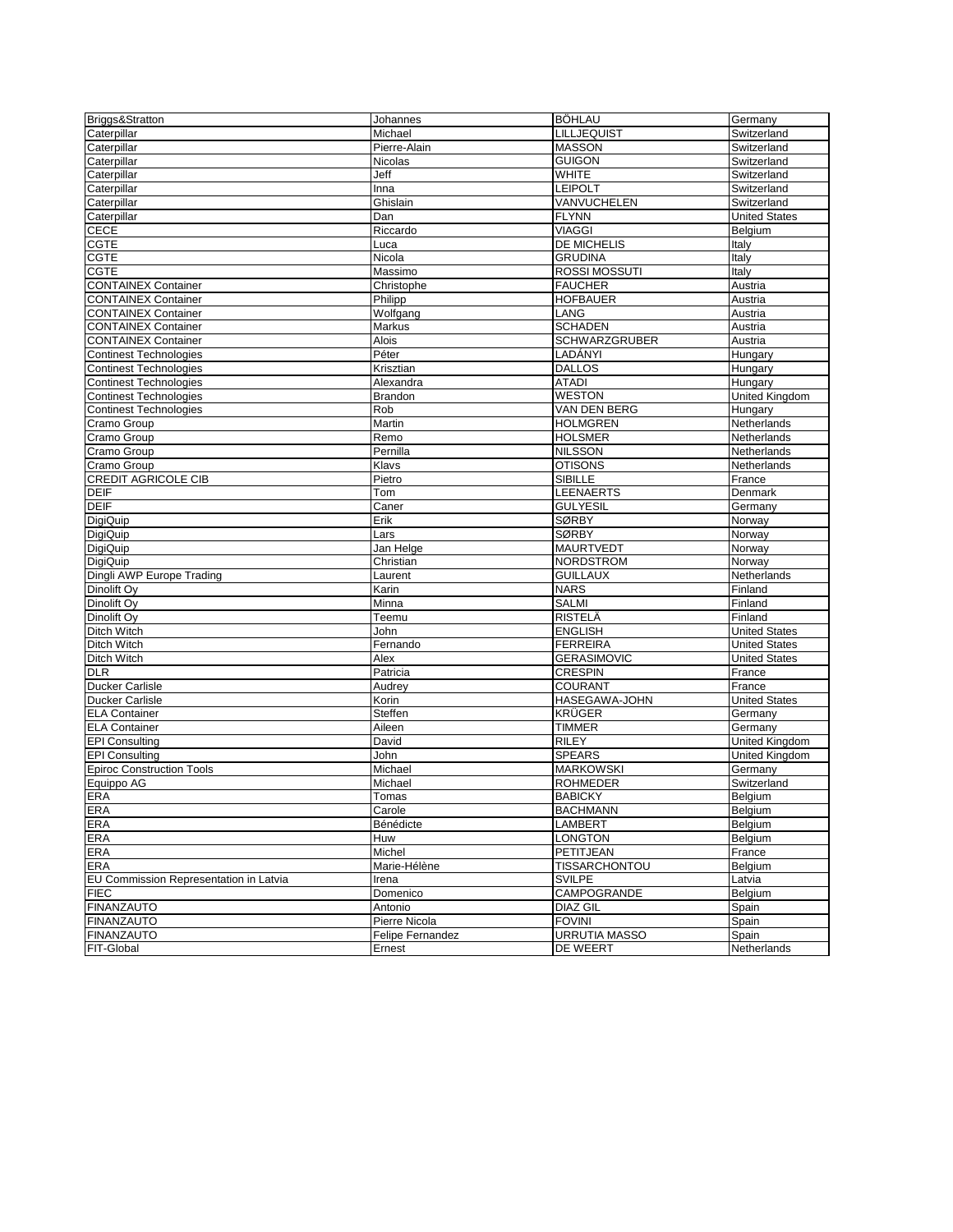| FIT-Global                         | Maarten          | <b>KLEIN HANEVELD</b>    | Netherlands           |
|------------------------------------|------------------|--------------------------|-----------------------|
| FlexCavo                           | Benedict         | <b>AICHER</b>            | Germany               |
| FlexCavo                           | Maximilian       | <b>OBRING</b>            | Germany               |
| GemOne                             | Sander           | <b>LOOSVELD</b>          | Belgium               |
| GemOne                             | Justine          | <b>LOOTENS</b>           | Belgium               |
| GemOne                             | Jacques          | VALCKENAERE              | Belgium               |
| <b>GEORENT</b>                     | Roin             | <b>GIGIBERIA</b>         | Georgia               |
| <b>GEORENT</b>                     | Arne             | <b>KUKIN</b>             | Georgia               |
| <b>GEORENT</b>                     | Zaza             | KUKHALEISHVILI           | Georgia               |
| Gomez Oviedo                       | Nicanor          | PIÑOLE                   | Spain                 |
| <b>GSV Materieludlejning</b>       | Jesper           | <b>BRAMMING</b>          | Denmark               |
| <b>GSV</b> Materieludlejning       | Peter            | <b>FRITZBØGER</b>        | Denmark               |
| <b>GSV Materieludlejning</b>       | Anne Cecilie     | <b>LYSBO</b>             | Denmark               |
| <b>GSV Materieludlejning</b>       | Frank            | <b>OLESEN</b>            | Denmark               |
| <b>GSV Materieludlejning</b>       | Claus S.         | POULSEN                  | Denmark               |
| <b>GSV Materieludlejning</b>       | Dan O.           | <b>VORSHOLT</b>          | Denmark               |
| <b>GSV Materieludlejning</b>       | Emil Høpner      | <b>VITTRUP</b>           | Denmark               |
| <b>HAULOTTE</b>                    | Rémi             | <b>HEIDELBERGER</b>      | France                |
| <b>HAULOTTE</b>                    | Sébastien        | <b>PERUSSE</b>           | France                |
| <b>HAULOTTE</b>                    | Patrick          | <b>MURRIS</b>            | France                |
| <b>HAULOTTE</b>                    | Maxime           | <b>GIRARD</b>            | France                |
| Haulotte Scandinavia               | Robert           | <b>MAGNUSSON</b>         | Sweden                |
| <b>Hexagon Geosystems Services</b> | Marius           | <b>BASTING</b>           | Germany               |
| <b>Hiboo Systems</b>               | Gregoire         | <b>AUBERT</b>            | France                |
| <b>Hiboo Systems</b>               | Urbain<br>Adrien | DE LA ROCHEFOUCAULD      | France                |
| Hiboo Systems                      |                  | <b>MONTOILLE</b>         | France                |
| Hilti                              | Gerhard          | GASSER<br><b>JOUBERT</b> | Liechtenstein         |
| Hilti<br><b>Hilti Baltics</b>      | Ebén<br>Nikita   | <b>DEVJATAJEVS</b>       | Netherlands<br>Latvia |
| <b>HIMOINSA</b>                    | Cristina         | <b>AVILES</b>            |                       |
| <b>HIMOINSA</b>                    | Fernando         | <b>CALLE</b>             | Spain<br>Spain        |
| <b>HIMOINSA</b>                    | Guillermo        | <b>ELUM</b>              | Spain                 |
| <b>HINOWA</b>                      | Enrico           | <b>FRACCA</b>            | Italy                 |
| <b>HINOWA</b>                      | Marco            | <b>SACCONE</b>           | Italy                 |
| <b>Hire Association Europe</b>     | Mark             | <b>BRADSHAW</b>          | United Kingdom        |
| <b>Hire Association Europe</b>     | Neil             | <b>BRAVERY</b>           | United Kingdom        |
| <b>Hire Association Europe</b>     | Ann              | <b>HARRISON</b>          | United Kingdom        |
| HKL BAUMASCHINEN                   | Ulf              | <b>BÖGE</b>              | Germany               |
| HKL BAUMASCHINEN                   | Fabian           | <b>NOTO</b>              | Germany               |
| HKL BAUMASCHINEN                   | Frank            | <b>SEIDLER</b>           | Germany               |
| <b>HKL BAUMASCHINEN</b>            | Frederik         | <b>WIEDMANN</b>          | Germany               |
| <b>HSO</b> Innovation              | Eric             | VELDKAMP                 | Netherlands           |
| <b>HSO Innovation</b>              | Max              | <b>DINSER</b>            | Netherlands           |
| <b>HYDROSCAND</b>                  | Maris            | <b>KIRIKOVS</b>          | Latvia                |
| <b>HYDROSCAND</b>                  | Aleksandrs       | LAGANOVSKIS              | Latvia                |
| <b>HYDROSCAND</b>                  | Christian        | <b>HARESTAD</b>          | Georgia               |
| <b>HYDROSCAND</b>                  | Kim              | <b>BENDER</b>            | Georgia               |
| <b>IMDER</b>                       | Nadir            | AKGÜN                    | Turkey                |
| <b>IMDER</b>                       | Oğuz Yusuf       | YİĞİT                    | Turkey                |
| <b>IMDER</b>                       | Gizem            | CEBİ                     | Turkey                |
| Infor                              | Pat              | LAWLOR                   | United Kingdom        |
| Infor                              | Matilde          | <b>THORSØE</b>           | Denmark               |
| Infor                              | Jonas            | PETTERSSON               | Sweden                |
| Infor                              | Steven           | KOK                      | Netherlands           |
| Infor                              | Robert           | <b>ALDRICH</b>           | Sweden                |
| Insphire                           | Mark             | <b>TAYLOR</b>            | <b>United Kingdom</b> |
| Insphire                           | Martin           | <b>BESTWICK</b>          | United Kingdom        |
| <b>IPAF</b>                        | Peter            | <b>DOUGLAS</b>           | United Kingdom        |
| <b>IPAF</b>                        | Christine        | LELL                     | Switzerland           |
| <b>IPAF</b>                        | Romina           | VANZI                    | <b>United Kinadom</b> |
| Irdeto                             | Per              | <b>STJERNQVIST</b>       | Denmark               |
| Irdeto                             | Daniel           | <b>THUNBERG</b>          | Netherlands           |
| Irdeto                             | Andrej           | <b>BENDTSEN</b>          | <b>United States</b>  |
| Irdeto                             | Ivan             | <b>TEPLYAKOV</b>         | Germany               |
| Irdeto                             | Stefan           | <b>OTTL</b>              | Austria               |
| JCB                                | Darren           | <b>ROWLANDS</b>          | United Kingdom        |
| JCB                                | David            | <b>FERNANDEZ</b>         | Spain                 |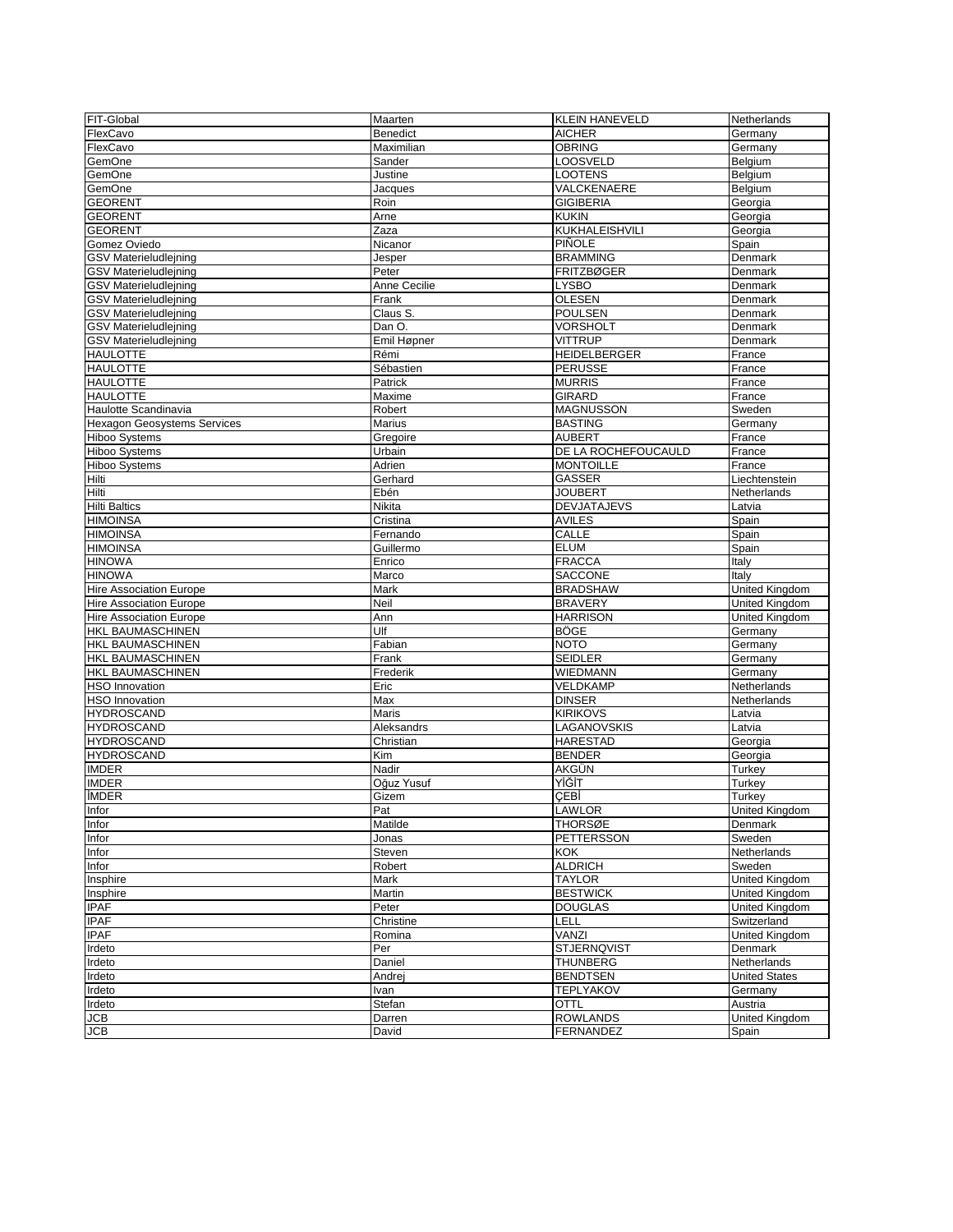| <b>JCB</b>                         | Claudio        | <b>FIORENTINI</b>        | <b>United Kingdom</b>   |
|------------------------------------|----------------|--------------------------|-------------------------|
| <b>JCB</b>                         | Stephen        | <b>FOX</b>               | <b>United Kingdom</b>   |
| <b>JCB</b>                         | lan            | <b>PRATT</b>             | United Kingdom          |
| <b>JLG EMEA</b>                    | Etienne        | <b>BOURCIER</b>          | Netherlands             |
| <b>JLG EMEA</b>                    | Karel          | <b>HUIJSER</b>           | Netherlands             |
| <b>JLG EMEA</b>                    | Tjitske        | VAN HELLEMOND            | Netherlands             |
| <b>JLG EMEA</b>                    | Laurent        | <b>MONTENAY</b>          | Netherlands             |
| KAESER Kompressoren                | Damian         | <b>DAVIES</b>            | Germany                 |
| <b>KAESER Kompressoren</b>         | Robert         | <b>LESINSKI</b>          | Germany                 |
| Key-Tec                            | Thomas         | <b>DECRAEMER</b>         | Belgium                 |
| Key-Tec                            | Sven           | <b>DEKEYSER</b>          | Belgium                 |
| KHL                                | Ollie          | <b>HODGES</b>            | <b>United Kingdom</b>   |
| <b>KHL</b>                         | Murray         | <b>POLLOK</b>            | United Kingdom          |
| KHL                                | Belinda        | <b>SMART</b>             | <b>United Kingdom</b>   |
| <b>KILOUTOU</b>                    | Stéphane       | <b>CHARLET</b>           | France                  |
| <b>KILOUTOU</b>                    | Olivier        | COLLEAU                  | France                  |
| KILOUTOU                           | Xavier         | DU BOŸS                  | France                  |
| <b>KILOUTOU</b>                    | Patrick        | <b>RYBICKI</b>           | France                  |
| <b>KILOUTOU</b>                    | François       | <b>RENAULT</b>           | France                  |
| KILOUTOU                           | Thibaut        | LE CHATELIER             | France                  |
| Knibb, Gormezano and Partners      | Alex           | WOODROW                  | United Kingdom          |
| Kohler Engines                     | Nino           | DE GIGLIO                | Italy                   |
| Kohler Engines                     | Francesca      | <b>MARCHESINI</b>        | Italy                   |
| Komatsu Europe International       | Oliver         | <b>STEINHOFF</b>         | Belgium                 |
| Komatsu Europe International       | Emanuele       | VIEL                     | Belgium                 |
| Kurt König Baumaschinen            | Kurt           | <b>KÖNIG</b>             | Germany                 |
| Kurt König Baumaschinen            | Andrius        | <b>KARCAUSKAS</b>        | Lithuania               |
| Kurt König Baumaschinen            | Wojciech       | <b>ROGACZEWSKI</b>       | Poland                  |
| Kurt König Baumaschinen            | Kalvis         | <b>OZOLINS</b>           | Latvia                  |
| Kurt König Baumaschinen            | Marco          | <b>IVERS</b>             | Germany                 |
| Kurt König Baumaschinen            | Daniel         | <b>UNGER</b>             | Germany                 |
| Kurts Toolbox                      | Benjamin       | <b>FERREAU</b>           | Germany                 |
| Kurts Toolbox                      | Fabian         | <b>SCHUSTER</b>          | Germany                 |
| Lectura                            | Jörg           | <b>BACHMANN</b>          | Germany                 |
| Lectura                            | Patrik         | <b>EDER</b>              | <b>Czech Republic</b>   |
| Lectura                            | Florentina     | <b>CHIRITĂ</b>           | Romania                 |
| Leica Geosystems MC Division       | Rainer         | <b>BIPPEN</b>            | Germany                 |
| LiuGong Europe                     | David          | <b>BIGG</b>              | United Kingdom          |
| L-Lynch                            | Stephen        | <b>BREMNER</b>           | United Kingdom          |
| L-Lynch                            | Paul           | <b>LYNCH</b>             | United Kingdom          |
| <b>LOXAM</b>                       | Gérard         | <b>DEPREZ</b>            | France                  |
| LOXAM                              | Stéphane       | <b>HENON</b>             | France                  |
| LOXAM                              | Jose Manuel    | <b>RUBIAS</b>            | France                  |
| LOXAM                              | Alice          | <b>HENAULT</b>           | France                  |
| <b>LOXAM</b>                       | Thierry        | LAHUPPE                  | France                  |
| <b>LOXAM</b>                       | Cédric         | CONRAD                   | France                  |
| LOXAM                              | Pierre Yves    | <b>RALLET</b>            | France                  |
| Machinery Rental Alternatives EJAR | Khaled         | <b>KAMAL</b>             | Saudi Arabia            |
| <b>MACHRENT</b>                    | Paulo          | <b>MARTINS</b>           | Portugal                |
| <b>MANITOU</b>                     | Francois       | <b>DESBRIERE</b>         | France                  |
| <b>MANITOU</b>                     |                | <b>BECQUE</b>            |                         |
| <b>MANITOU</b>                     | Alain<br>Toms  | <b>SAULITIS</b>          | <b>France</b><br>France |
| <b>MANITOU</b>                     | Laurent        | <b>BONNAURE</b>          | France                  |
| <b>Manitou Nordics</b>             | Pauls          | <b>BENSONS</b>           | Latvia                  |
| <b>Manitou Nordics</b>             | Aigars         | JUDZIS                   | Latvia                  |
| <b>MATECO ROMANIA</b>              | Stefan         | <b>PONEA</b>             | Romania                 |
| <b>MCS Rental Software</b>         | Guy            | VAN DER KNAAP            | United Kingdom          |
| Merlo                              | Luca           | <b>FORCONI</b>           | Italy                   |
| MHM Group                          | <b>Bradley</b> | <b>IRELAND</b>           | United Kingdom          |
| <b>MHM Group</b>                   | Mat            | LLEWELLYN                | <b>United Kinadom</b>   |
| <b>MHM Group</b>                   | Josh           | LLEWELLYN                | United Kingdom          |
|                                    | Ricardo        | <b>GARCÍA COLINO</b>     |                         |
| Mitsubishi Corporation             |                |                          | Spain                   |
| Moderator                          | Maarten        | <b>BOUWHUIS</b><br>MAZZA | Netherlands             |
| Moog<br>Morillo Energy Rent        | Francesco      | <b>HUMET CLIMENT</b>     | Netherlands             |
|                                    | Jordi          | MORILLO GARFELLÁ         | Spain                   |
| Morillo Energy Rent                | Maria Rosa     |                          | Spain                   |
| Morillo Energy Rent                | Miguel Angel   | <b>ARTIEL MORILLO</b>    | Spain                   |
| <b>MOVICARGA</b>                   | Macarena       | <b>GARCIA OLIVER</b>     | Spain                   |
| Naboen                             | Jone           | ØLBERG                   | Norway                  |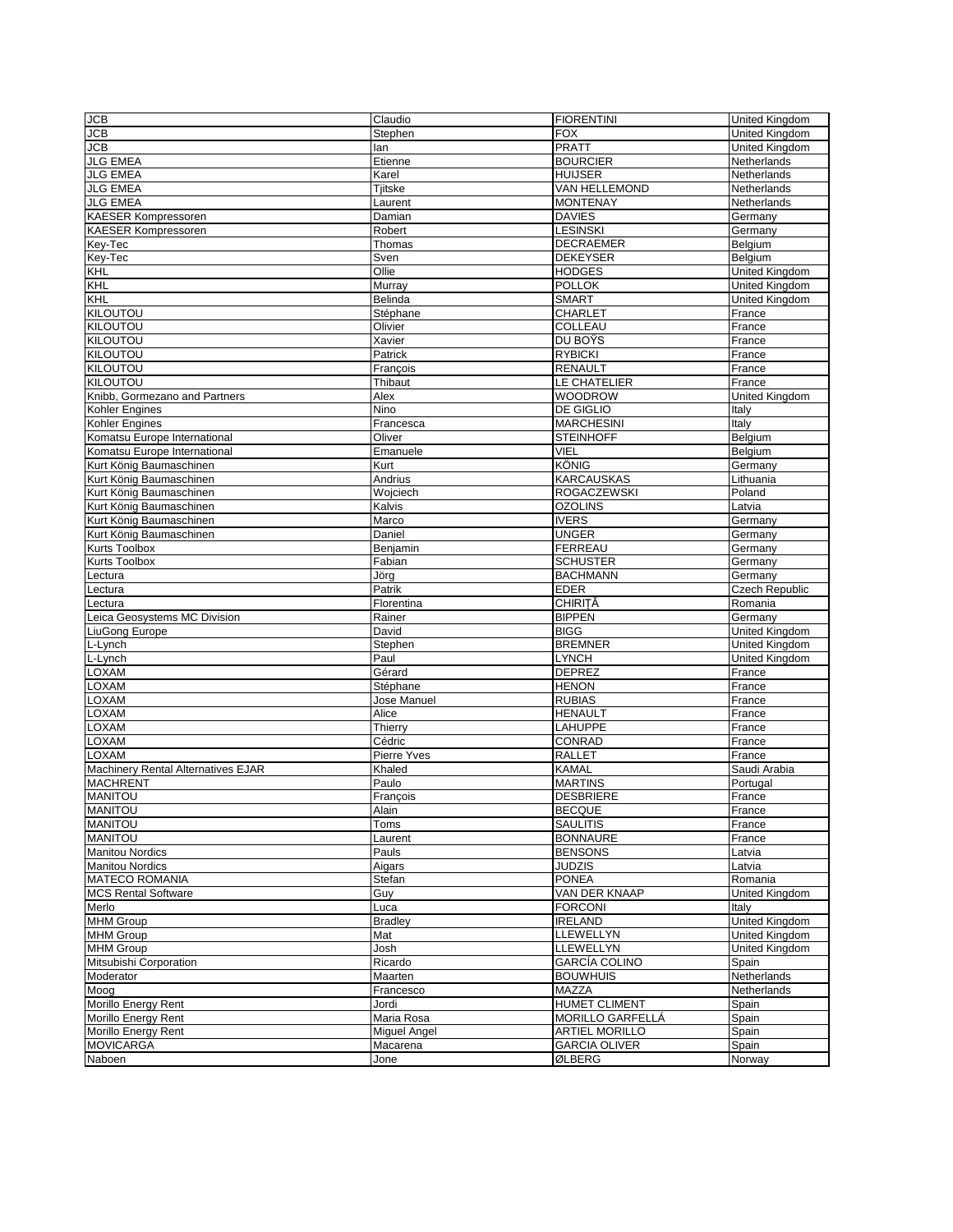| Niederstätter               | Daniela        | NIEDERSTÄTTER       | Italy                 |
|-----------------------------|----------------|---------------------|-----------------------|
| Niederstätter               | Manuel         | NIEDERSTÄTTER       | Italy                 |
| Nowegian Rental Association | Jon            | <b>ESKEDAL</b>      | Norway                |
| PB Lifttechnik              | Arne           | DIRCKINCK-HOLMFELD  | Germany               |
| Perkins                     | David          | <b>STOLLERY</b>     | United Kingdom        |
| <b>Perkins Engines</b>      | Corey          | <b>BERRY</b>        | <b>United States</b>  |
| Photographer                | Kaspars        | <b>DOBROVOLSKIS</b> | Latvia                |
| Point of Rental Software    | Amelia         | <b>REED</b>         | United Kingdom        |
| Point of Rental Software    | James          | <b>WALTON</b>       | <b>United Kingdom</b> |
| PreferRent                  | Misels         | ZAVADSKIS           | Latvia                |
| Pro Delta                   | Ellen          | <b>MEIJER</b>       | Netherlands           |
| <b>RAE LV</b>               | Paulius        | MASANAUSKAS         | Latvia                |
| Rail Baltica                | Eriks          | <b>DILEVS</b>       | Latvia                |
| Ramirent                    | Johan          | FÄRM                | Sweden                |
| Ramirent                    | Fredrik        | <b>BRANDAL</b>      | Norway                |
| Ramirent                    | Erik           | <b>BENGTSSON</b>    | Sweden                |
| Ramirent                    | Sari           | <b>HELANDER</b>     | Finland               |
| <b>Ramirent Baltic</b>      | Heiki          | <b>ONTON</b>        | Estonia               |
| <b>Ramirent Finland</b>     | Mika           | <b>ESKOLA</b>       | Finland               |
| <b>Ramirent Finland</b>     | Mikael         | KÄMPE               | Finland               |
| <b>RENTA</b>                | Tuomas         | MÄKINEN             | Finland               |
| <b>RENTA</b>                | Leif-Martin    | <b>DRANGE</b>       | Norway                |
| <b>RENTA</b>                |                | SAARELA             | Finland               |
| <b>RENTA</b>                | Kari-Tapio     | <b>AULASMAA</b>     | Finland               |
| <b>RENTA</b>                | Kari<br>Joel   | SÄRKKÄ              | Finland               |
| <b>RENTA</b>                | Tomasz         | <b>WALAWENDER</b>   | Poland                |
|                             |                |                     |                       |
| Rentaföretagen              | Jens           | <b>BERGVIE</b>      | Sweden                |
| Rentaföretagen              | Joakim         | <b>DAHLGREN</b>     | Sweden                |
| <b>Rental Group</b>         | Pål            | <b>HØIBACK</b>      | Norway                |
| RITCHIE BROS AUCTIONEERS    | David          | <b>DAHIREL</b>      | France                |
| RITCHIE BROS AUCTIONEERS    | Christian      | <b>SONNEVILLE</b>   | Netherlands           |
| RITCHIE BROS AUCTIONEERS    | Frank          | <b>BIRZELE</b>      | Netherlands           |
| RITCHIE BROS AUCTIONEERS    | Jan            | <b>BERKOVITCH</b>   | Netherlands           |
| RITCHIE BROS AUCTIONEERS    | Abel           | <b>RODRIGUEZ</b>    | Spain                 |
| RITCHIE BROS AUCTIONEERS    | Nicola         | <b>NICELLI</b>      | Italy                 |
| RITCHIE BROS AUCTIONEERS    | Luca           | <b>PERLATI</b>      | Italy                 |
| <b>Riwal Holding Group</b>  | Pedro          | <b>TORRES</b>       | Netherlands           |
| <b>Rouse Analytics</b>      | Phil           | <b>MAUSE</b>        | <b>United States</b>  |
| <b>Rouse Services</b>       | Gary           | <b>MCARDLE</b>      | <b>United States</b>  |
| S&P Global                  | Sevra          | <b>RENDE</b>        | United Kingdom        |
| S&P Global                  | Jean Roch      | <b>DONSIMONI</b>    | France                |
| <b>SALTI</b>                | Jean-sébastien | <b>GUIOT</b>        | France                |
| Samsø Energy Academy        | Søren          | <b>HERMANSEN</b>    |                       |
| <b>SANY Europe</b>          | Yannick        | <b>BORGEL</b>       | Germany               |
| <b>SANY Europe</b>          | Jochen         | <b>SCHMITT</b>      | Germany               |
| Selectia                    | Eri            | <b>ESTA</b>         | Latvia                |
| ServiceMax                  | Coen           | <b>JEUKENS</b>      | Netherlands           |
| <b>SIA Autex</b>            | Andris         | <b>TIGERIS</b>      | Latvia                |
| SIA Citadele Leasing        | Martins        | <b>BULS</b>         | Latvia                |
| SIA Citadele Leasing        | Sulev          | <b>RAUDSEPP</b>     | Latvia                |
| Sinoboom                    | Tim            | WHITEMAN            | Netherlands           |
| Sinoboom                    | Erik           | <b>GEENE</b>        | Netherlands           |
| Sinoboom                    | Lu             | <b>CHEN</b>         | Netherlands           |
| Sinoboom                    | Lucjan         | <b>BOGDAN</b>       | Netherlands           |
| Skyjack                     | Robert         | PALDEAK             | Sweden                |
| Skyjack Europe              | Ron            | <b>SCHREURS</b>     | <b>United Kingdom</b> |
| Skyjack UK                  | Jim            | WALDRON             | United Kingdom        |
| Smart and Discount Pty Itd  | Sakyi          | <b>DANIEL AMO</b>   | South Africa          |
| SmartEquip                  | Alexander      | <b>SCHUESSLER</b>   | <b>United States</b>  |
| Snorkel                     | Enrique        | <b>GARCIA</b>       | <b>United Kinadom</b> |
| Snorkel Lift                | Henrik         | <b>SKIBSTED</b>     | United Kingdom        |
| <b>Spartan Solutions</b>    | John           | <b>GLEN</b>         | <b>United Kingdom</b> |
| <b>Spartan Solutions</b>    | Jim            | <b>GREEN</b>        | United Kingdom        |
| Speaker                     | Kaspars        | <b>BRIŠKENS</b>     | Latvia                |
| Storent                     | Andris         | <b>BISNIEKS</b>     | Latvia                |
| Storent                     | Guntis         | <b>GRINBERGS</b>    | Latvia                |
| Storent                     | Nicholas       | <b>KABCENELL</b>    | Latvia                |
| Storent                     | Baiba          | ONKELE              | Latvia                |
| Storent                     | Andris         | <b>PAVLOVS</b>      | Latvia                |